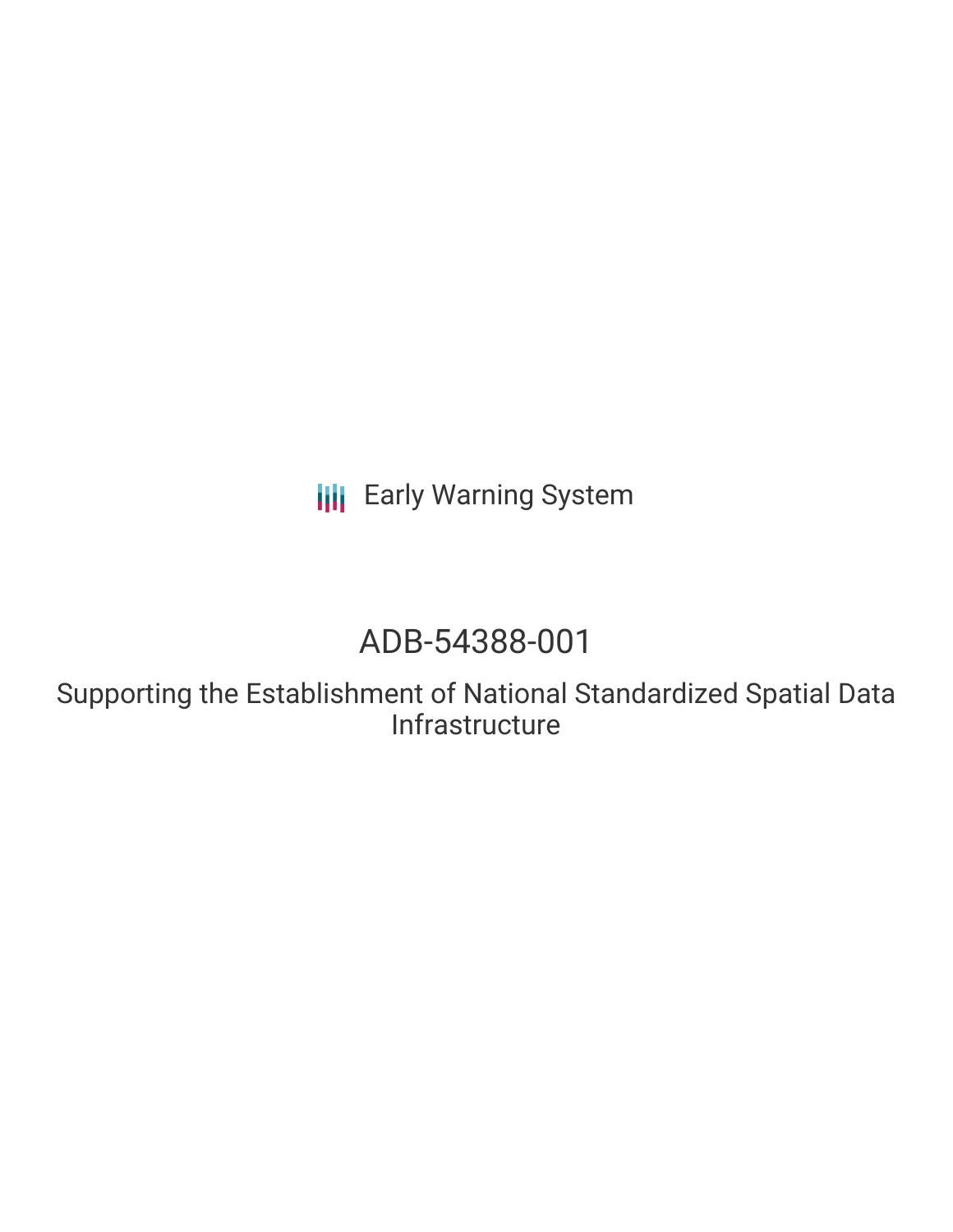

## **Quick Facts**

| <b>Countries</b>               | Armenia                                           |
|--------------------------------|---------------------------------------------------|
| <b>Financial Institutions</b>  | Asian Development Bank (ADB)                      |
| <b>Status</b>                  | Approved                                          |
| <b>Bank Risk Rating</b>        |                                                   |
| <b>Voting Date</b>             | 2021-03-22                                        |
| <b>Borrower</b>                | The Cadastre Committee of the Republic of Armenia |
| <b>Sectors</b>                 | Law and Government                                |
| <b>Investment Type(s)</b>      | <b>Advisory Services</b>                          |
| <b>Investment Amount (USD)</b> | \$1.00 million                                    |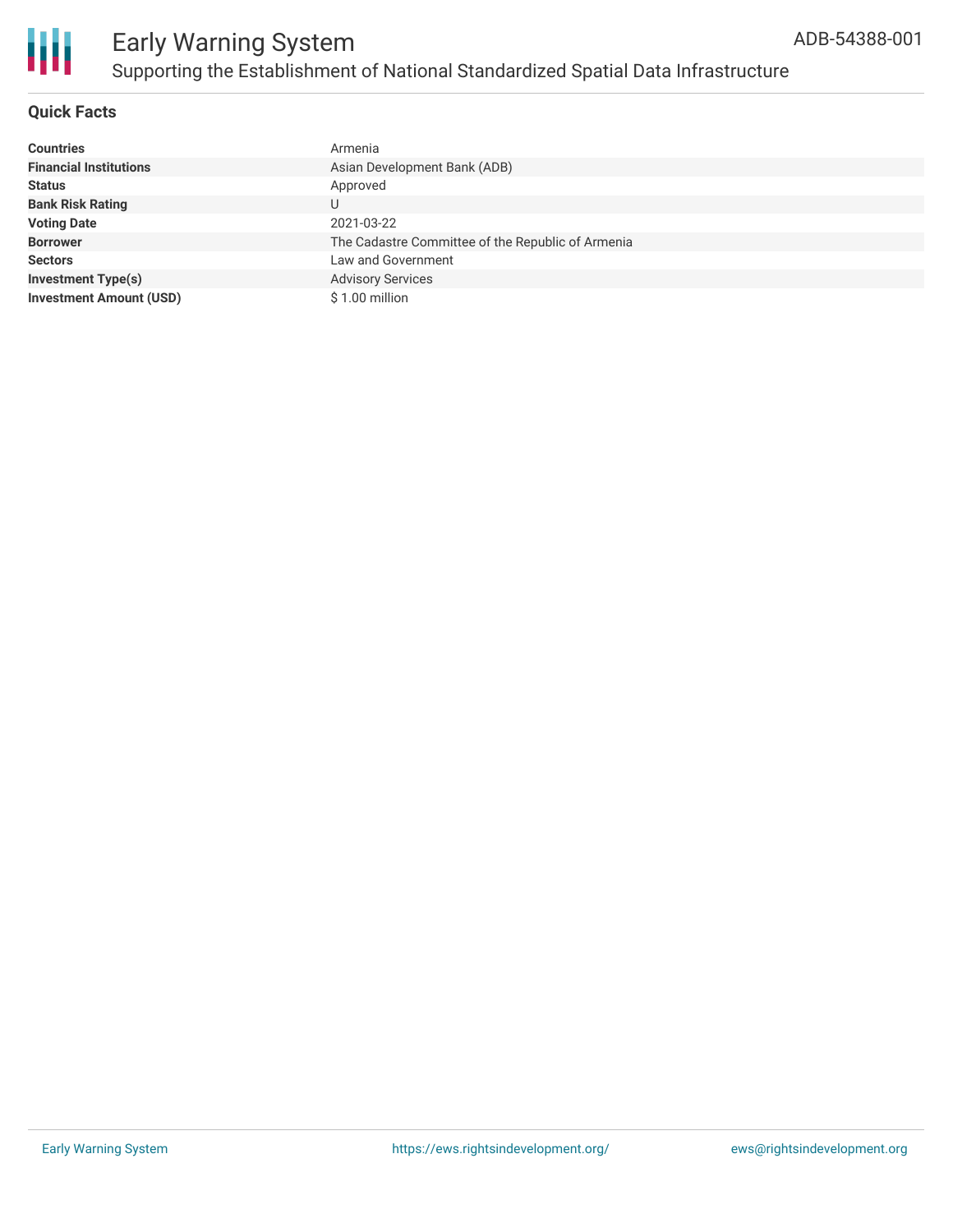

# Early Warning System Supporting the Establishment of National Standardized Spatial Data Infrastructure

## **Project Description**

According to the Bank's website, the project provides technical assistance to the Cadastre Committee of the Republic of Armenia to establish a national spational data infrastructure through research and development and capacity building.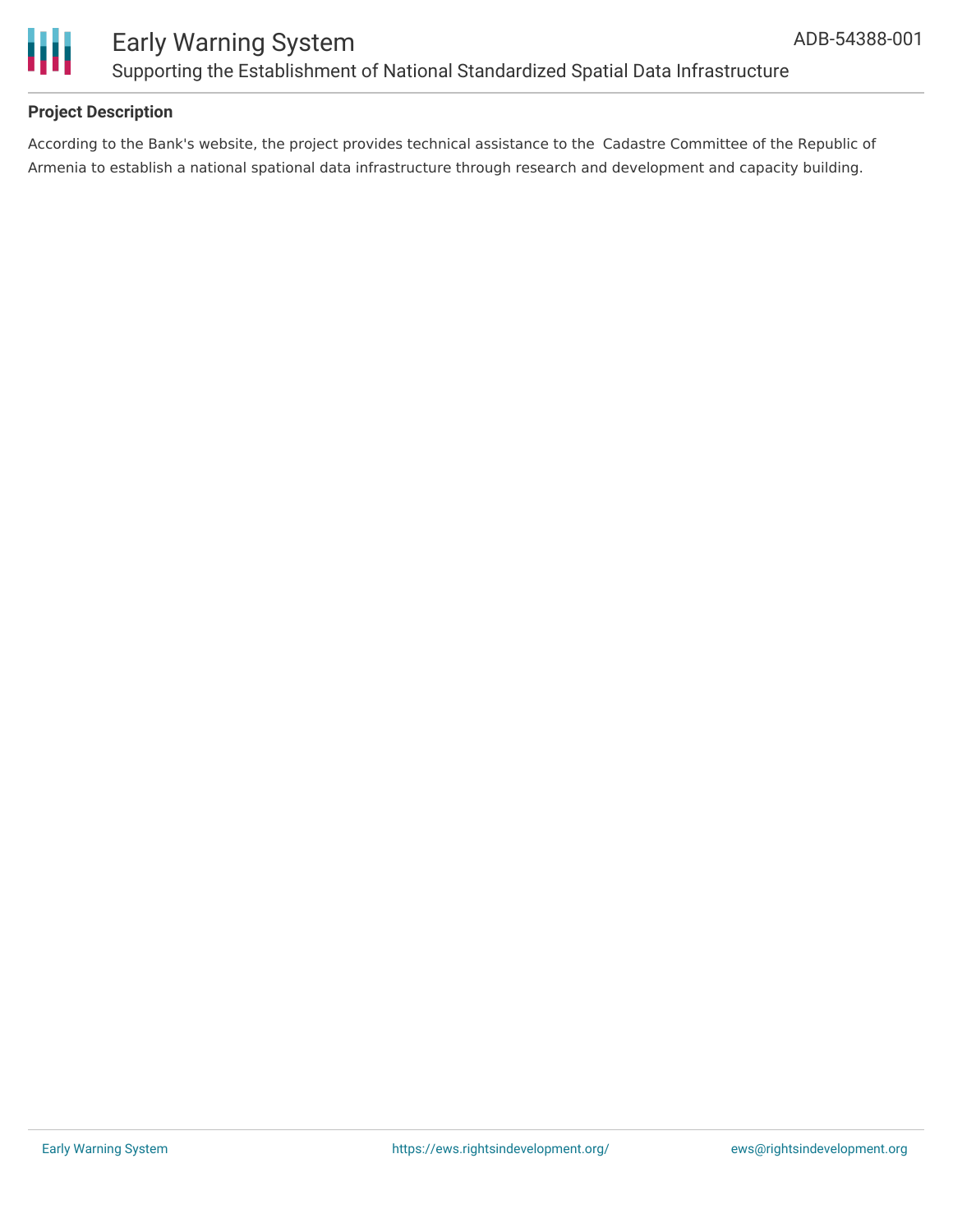

# Early Warning System Supporting the Establishment of National Standardized Spatial Data Infrastructure

## **Investment Description**

Asian Development Bank (ADB)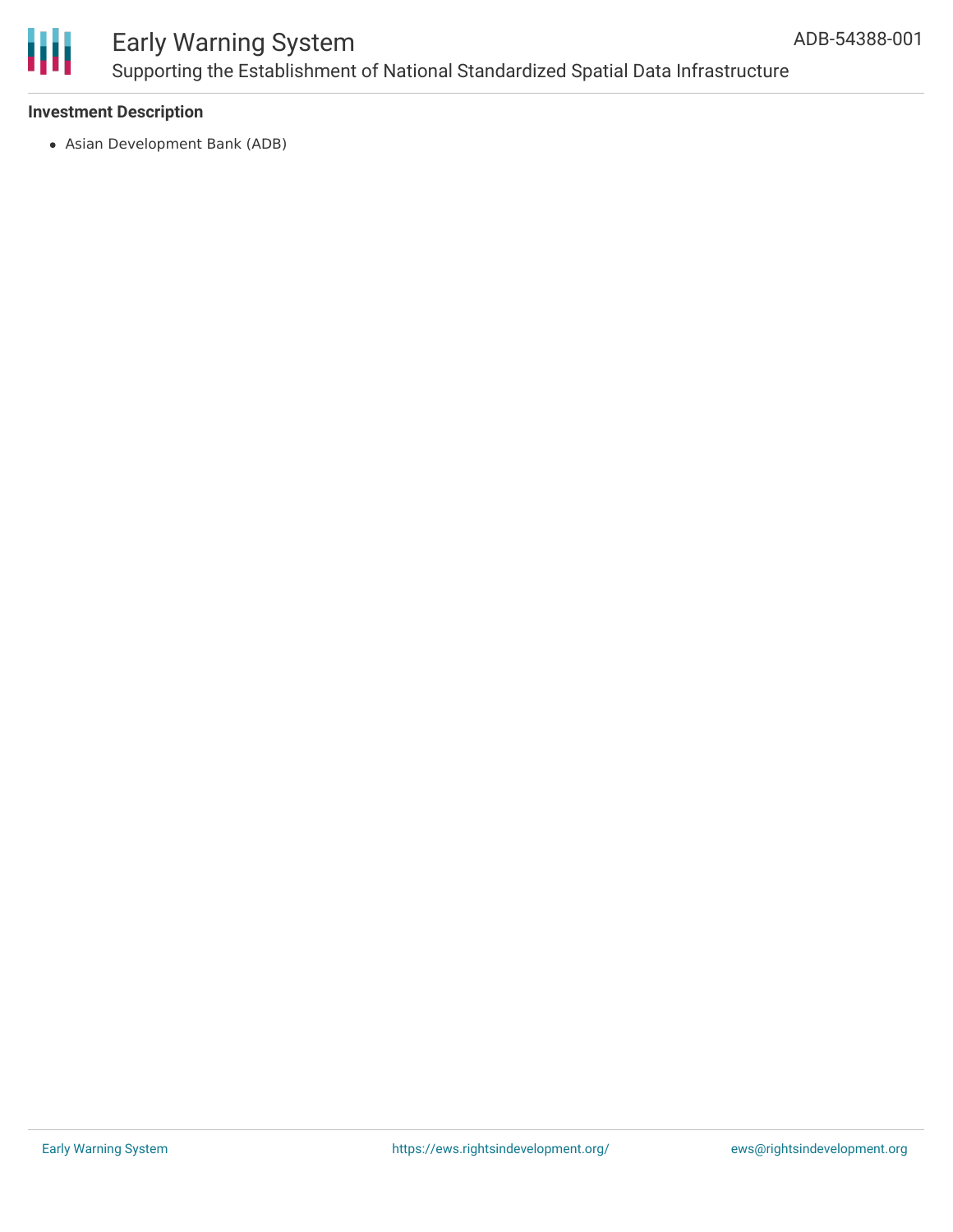

# Early Warning System Supporting the Establishment of National Standardized Spatial Data Infrastructure

## **Contact Information**

PROJECT CONTACT INFORMATION

Not available at the time of disclosure.

#### ACCESS TO INFORMATION

You can submit an information request for project information at: https://www.adb.org/forms/request-information-form

ADB has a two-stage appeals process for requesters who believe that ADB has denied their request for information in violation of its Access to Information Policy. You can learn more about filing an appeal at: https://www.adb.org/site/disclosure/appeals

#### ACCOUNTABILITY MECHANISM OF ADB

The Accountability Mechanism is an independent complaint mechanism and fact-finding body for people who believe they are likely to be, or have been, adversely affected by an Asian Development Bank-financed project. If you submit a complaint to the Accountability Mechanism, they may investigate to assess whether the Asian Development Bank is following its own policies and procedures for preventing harm to people or the environment. You can learn more about the Accountability Mechanism and how to file a complaint at: http://www.adb.org/site/accountability-mechanism/main.